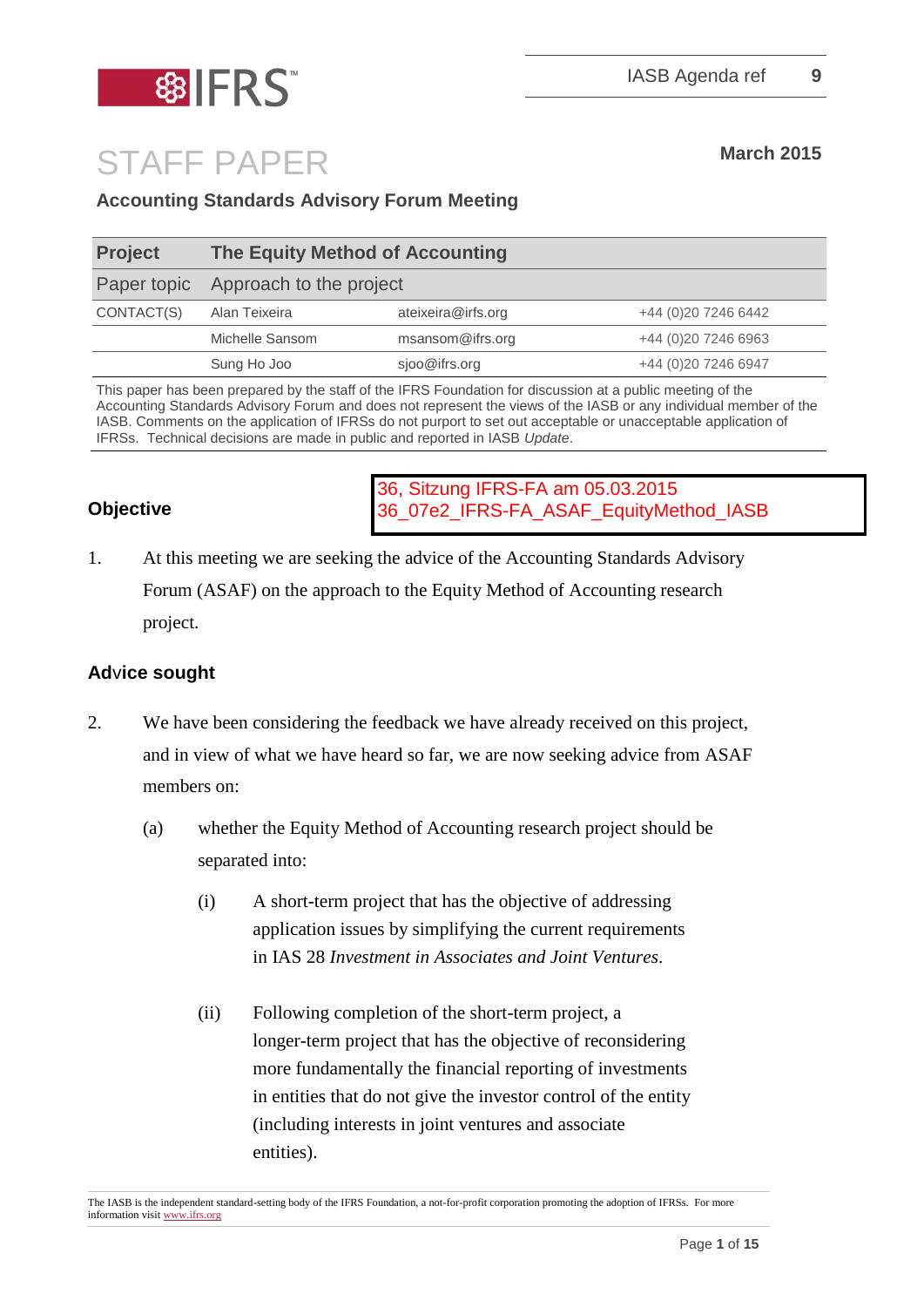(b) whether the Equity Method of Accounting research project should consider separately the equity method of accounting in separate financial statements for subsidiary entities.

#### **Background**

3. At its meeting in May 2014 the IASB considered a paper (Agenda Paper 13) that discussed the scope for the Equity Method of Accounting research project. At that meeting the IASB decided to:

> Review the circumstances in which the equity method is applied in current IFRS, with the objective of identifying the financial reporting problem (or problems) in the application of the equity method. The IASB emphasised that it intends to focus on identifying problems related to the equity method, to ensure that it does not attempt to resolve problems that are not clearly identified.

- 4. At the ASAF meeting in June 2014, the IASB sought the views of ASAF members on the IASB's decision. Overall, ASAF members supported the scope of the project as proposed by the IASB and recommended a high level of stakeholder engagement. However, some ASAF members suggested that it might be useful to consider the project in two stages:
	- (a) a short-term simplification project; and
	- (b) a long-term conceptual review of the application of the equity method.
- 5. It was agreed that this approach would require careful balance, because the IASB would need to be confident that any short-term changes would need to be consistent with the longer-term direction of the project.
- 6. In November 2014 IASB staff discussed the project with its Global Preparers Forum (GPF) advisory group. We received the following feedback from GPF members:
	- (a) Applying the equity method of accounting as a one-line consolidation method can be difficult, because it requires information from the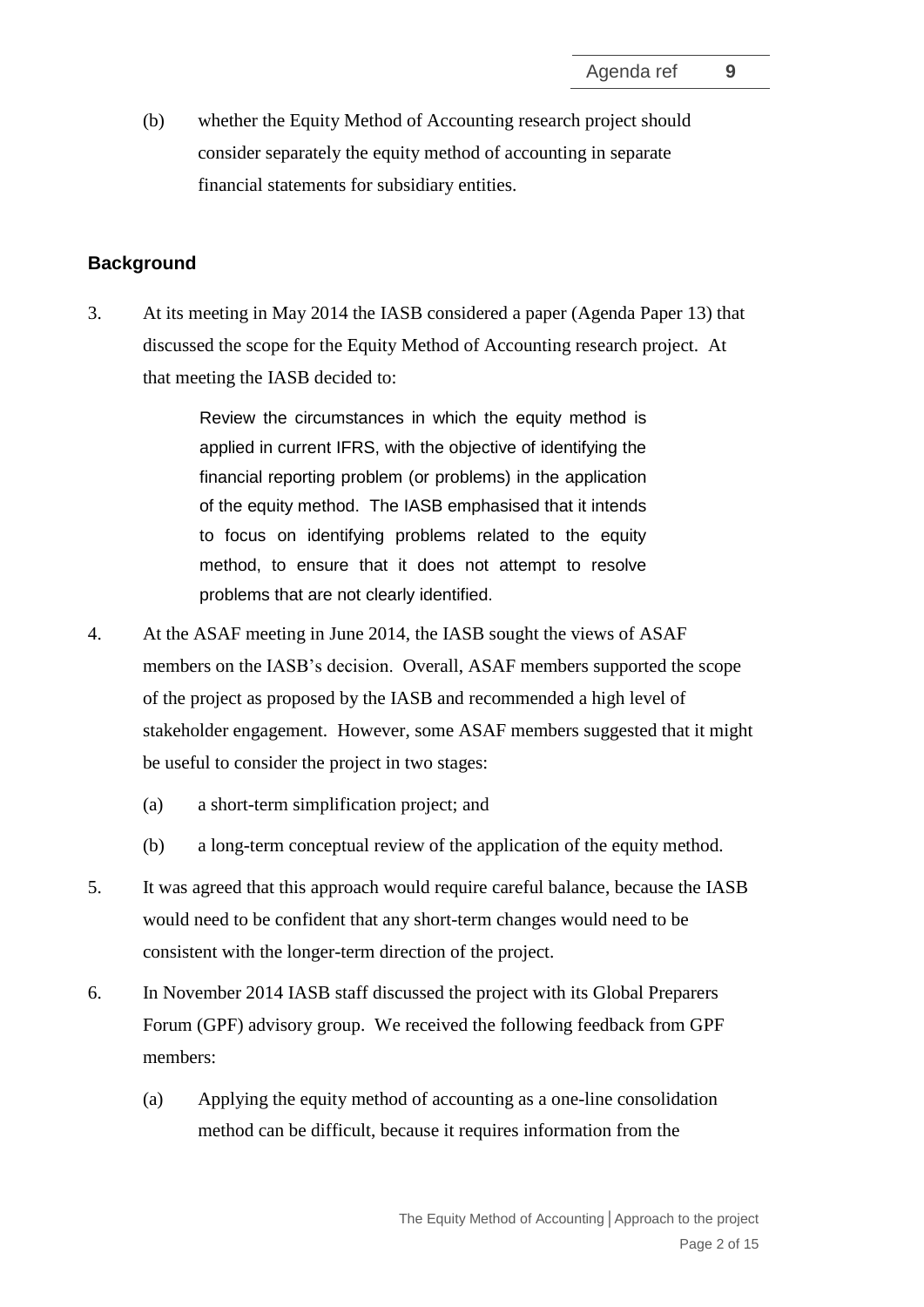associate or joint venture to determine elimination entries that can be difficult to obtain when the investor does not control the investee.

- (b) Where there is joint control or significant influence, the ability to generate profits that are not arm's-length is limited, because prices have to be agreed with the joint venture partner or other investors in the associate entity, which questions the relevance of the elimination entries.
- (c) There is a concern as to whether the equity method of accounting is appropriate for all associated entities, as defined by IAS 28. Some GPF members noted a concern that that although an entity holds more than 20 per cent of the voting power in the investee, the entity cannot always access the information required to apply the equity method of accounting.
- (d) There is a preference for the use of the equity method of accounting in comparison to cost or fair value.
- 7. In December 2014 the ASAF considered a research report by the Korea Accounting Standards Board (KASB) and the results of a survey that the Accounting Standards Board of Japan (ASBJ) undertook, both of which addressed the equity method of accounting.<sup>1</sup> These papers initiated a wide-ranging discussion.
- 8. Following these meetings we have spent some time reflecting on the feedback received and considering how we might proceed with the research project.

#### **Application of the equity method of accounting for joint venture and associate entities**

9. IFRS currently requires the application of the equity method of accounting for investments in associate and joint venture entities. Application of the equity method of accounting is also permitted in separate financial statements for investments in subsidiaries.

<u>.</u>

 $1$  The full research report can be accessed on the KASB website [\(KASB research report\)](http://eng.kasb.or.kr/). A summary of the research report is set out at Appendix A.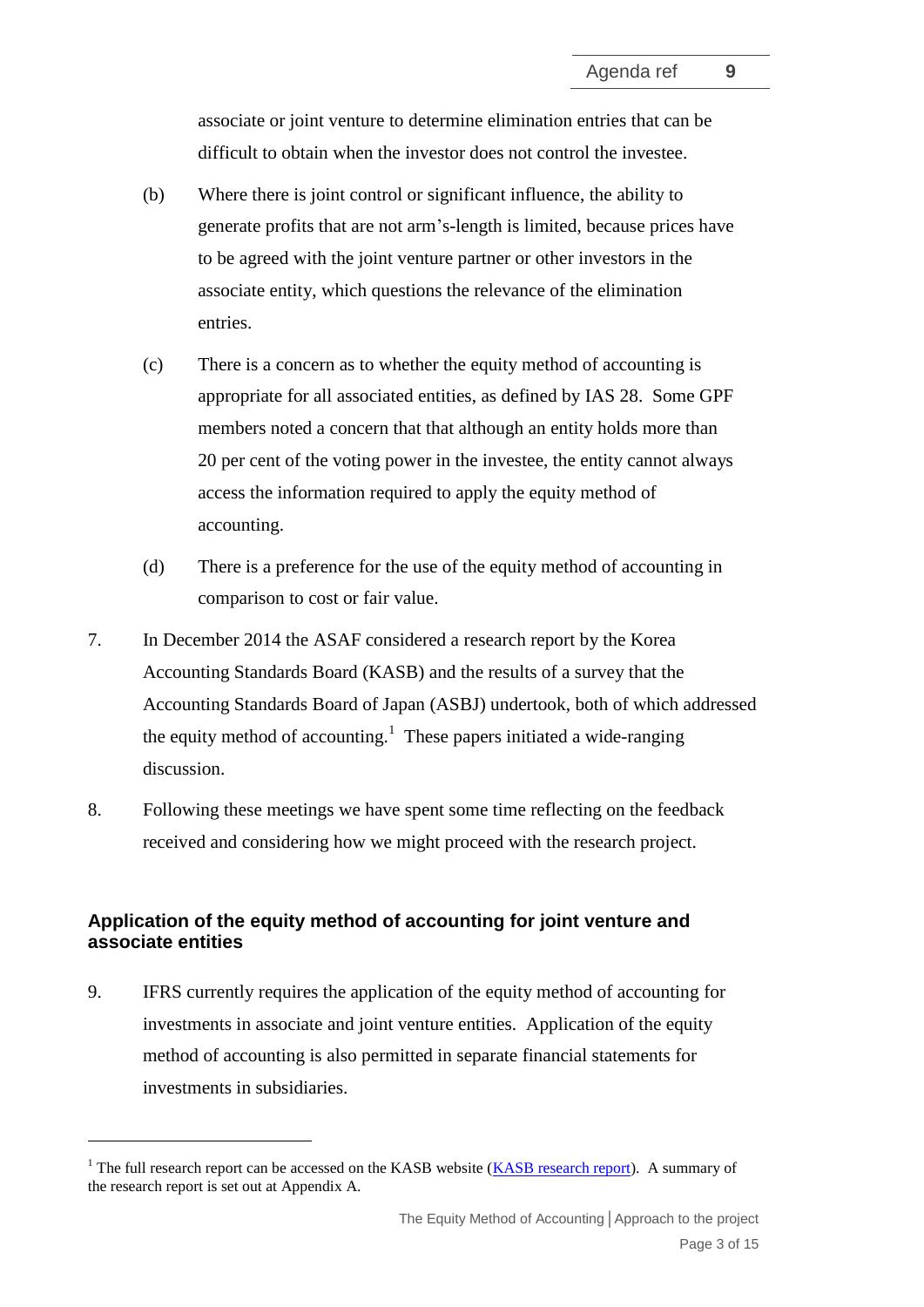- 10. When the IASB considered the scope of the Equity Method of Accounting research project, it briefly reviewed the history and analysed the reasons for the use of the equity method. This analysis highlights that the objective of the equity method of accounting in current IFRS, when applied to investments in joint ventures and associate entities, is not clear.
- 11. The lack of clarity as to the objective of the equity method of accounting was discussed by the European Financial Reporting Group (EFRAG) in its short Discussion Paper published in January 2014 *The Equity Method: A Measurement Basis or One-line Consolidation?* 2 This Discussion Paper noted that because joint venture and associate entities are not controlled by an investor, they are not, in accordance with IFRS, part of the group. As a consequence, the equity method cannot conceptually be a one-line consolidation method.
- 12. This point was also reiterated by some ASAF members at its meeting in December 2014. These members noted that if the definition of assets and liabilities relies on the notion of control, it follows that joint ventures and associates cannot be part of the group, because the entities are not controlled by the investor.
- 13. The definition of a group within current IFRS is set out in IFRS 10 *Consolidated Financial Statements*. IFRS 10 contains the following relevant definitions:
	- (a) Consolidated financial statements—the financial statements of a group in which the assets, liabilities, equity, income, expenses and cash flows of the parent and its subsidiaries are presented as those of a single economic entity.
	- (b) Group—a parent and its subsidiaries.

<u>.</u>

- (c) Parent—an entity that controls one or more entities.
- (d) Subsidiaries—an entity that is controlled by another entity.
- 14. When it developed IFRS 10 *Consolidated Financial Statements*, and amended IAS 28 *Investments in Associates and Joint Ventures* the IASB noted that 'In the

<sup>&</sup>lt;sup>2</sup> The Discussion Paper can be accessed here: [http://www.efrag.org/Front/p300-2-272/EFRAG-Short-](http://www.efrag.org/Front/p300-2-272/EFRAG-Short-Discussion-Series---The-Equity-Method--A-measurement-basis-or-one-line-consolidation-.aspx)[Discussion-Series---The-Equity-Method--A-measurement-basis-or-one-line-consolidation-.aspx](http://www.efrag.org/Front/p300-2-272/EFRAG-Short-Discussion-Series---The-Equity-Method--A-measurement-basis-or-one-line-consolidation-.aspx)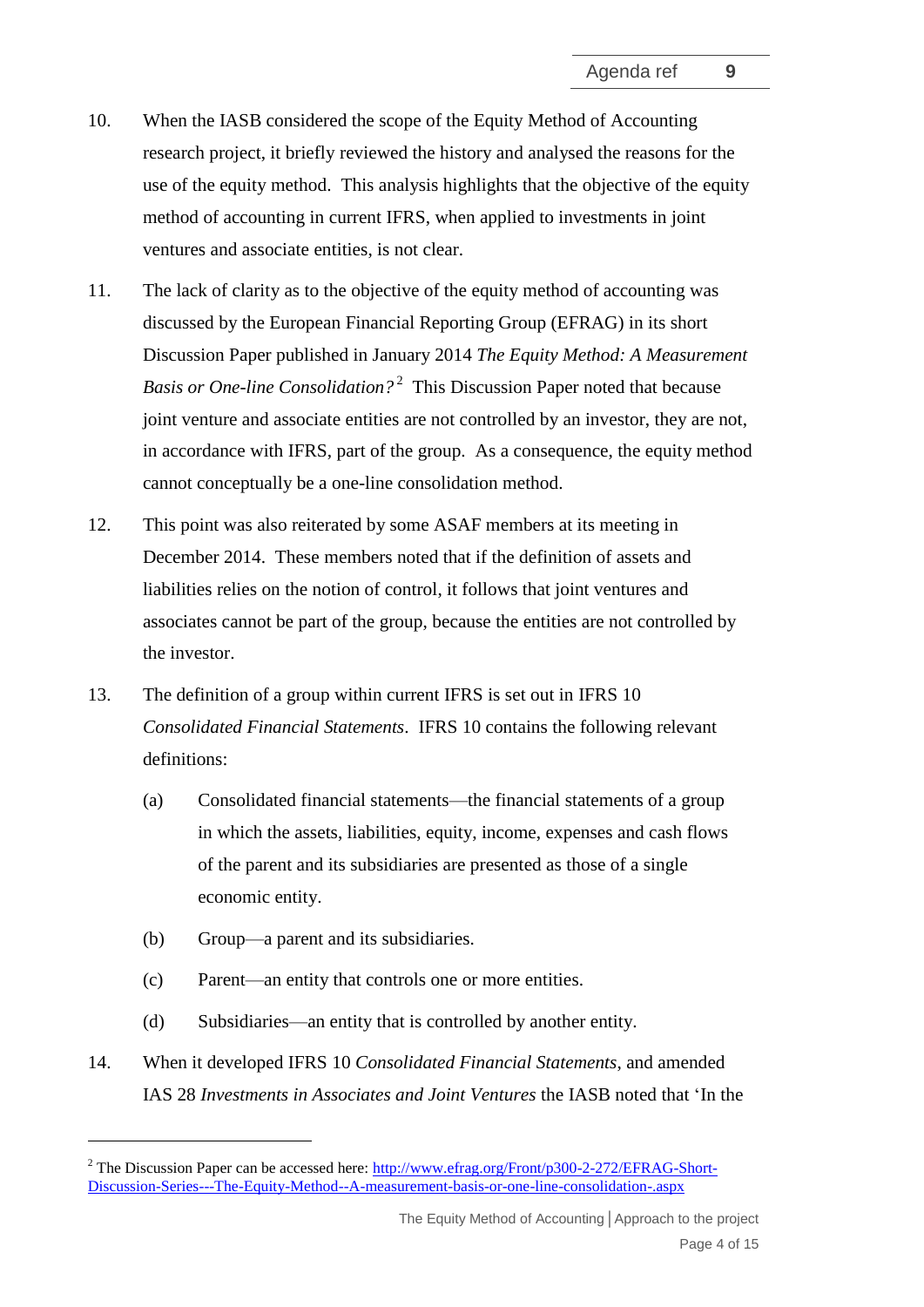case of loss of control … the composition of the group changes. If joint control or significant influence is lost the composition of the group is unaffected.<sup>3</sup>

- 15. In its research report the KASB sought to address the conflict by proposing a new dimension—*scope of equity-accounted group*, which set out alternative equity methods of accounting that are more internally consistent. The KASB evaluated the equity method of accounting by considering whether:
	- (a) the equity-accounted investment is part of the group;
	- (b) the equity-accounted group includes the investor's share of the equity-accounted investment; or
	- (c) the scope of the equity-accounted group is confined to only an investor and its subsidiaries—equity-accounted investments are not part of the group.
- 16. The suppositions that the equity-accounted investment is part of the group, or that the equity-accounted group includes the investor's share of the equity-accounted investment (that is, options (a) and (b) in paragraph 15) as set out in the KASB's proposals) are not consistent with current IFRS. Applying these suppositions would require a change to the definitions included in IFRS 10.
- 17. However, if we were to presuppose that the group is confined to the parent and its subsidiaries (which would be consistent with IFRS 10), one approach to the Equity Method of Accounting research project would be to divide the project into two:
	- (a) a short-term project that assesses whether that presumption helps solve current problems with applying the equity method, perhaps by amending IASB 28 and changing how it is characterised and applied.
	- (b) A longer-term project could involve a more of a fundamental rethink of whether the equity method is the best way to account for non-controlling interests (including investments in associates and joint venture entities).

1

<sup>&</sup>lt;sup>3</sup> Paragraph BC28 of IAS 28.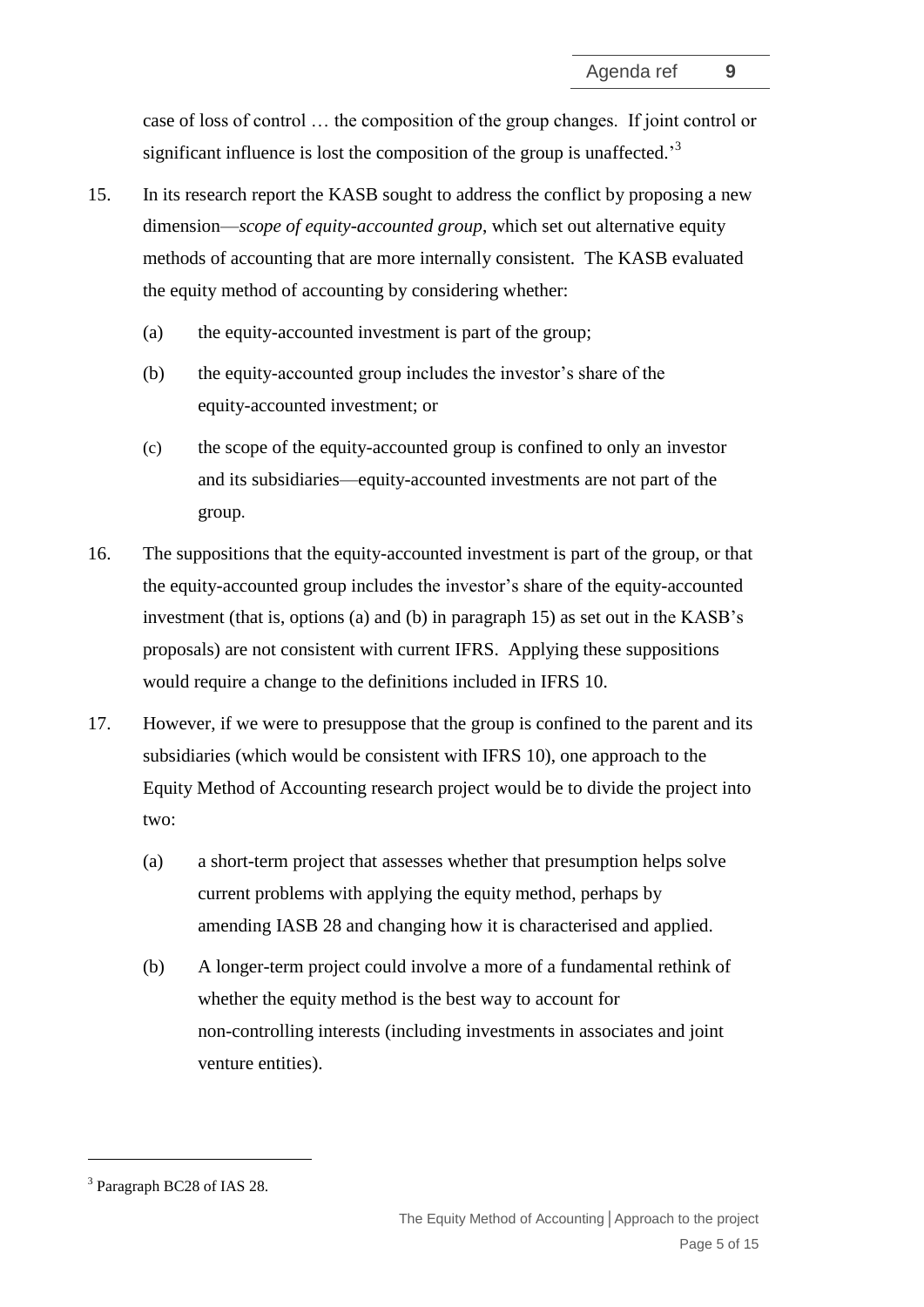18. We note that the presumption that control is the basis for determining the group is consistent with the IASB's forthcoming Exposure Draft of a revised *Conceptual Framework*.

#### *Short-term project—topics to consider in the application of the equity method of accounting for joint venture and associate entities*

19. In the short-term project, we would work with the supposition that joint ventures and associate entities are not part of the group. That supposition would be supplemented by defining the unit of account as the investment as a whole, and not the individual financial instruments that underlie the investment. The IASB has recently considered the unit of account for some types of quoted investments in paragraph BC6 of its recent Exposure Draft (*ED/2014/4) Measuring Quoted Investments in Subsidiaries Joint Ventures and Associates at Fair Value*:

> The IASB noted that the nature of an entity's relationship with an investee, based on the level of control or influence in that investee, is the relevant characteristic for those investments to be included within the scope of IFRS 10, IAS 27 and IAS 28. As a result, that characteristic (i.e. the level of control or influence) would highlight that the relevant unit of account in those Standards is the investment to which that key characteristic applies, instead of the individual financial instruments that make up the investment.

- 20. The resource that financial statements are reporting on is an investment in which the entity holds a non-controlling interest (that is, either the joint venture or associate); from the above (Paragraph BC6) the IASB has concluded that the unit of account is the investment as a whole.
- 21. Using this supposition, we would seek to address some of the application issues that have been highlighted. In addition to the feedback from GPF members, we have summarised application issues in Appendix B of this paper.
- 22. One of the key issues highlighted by GPF members, which relates to application issues, was that it is often difficult to obtain the information required to prepare the elimination entities, because significant influence does not always provide the ability to obtain the information required. GPF members also noted that the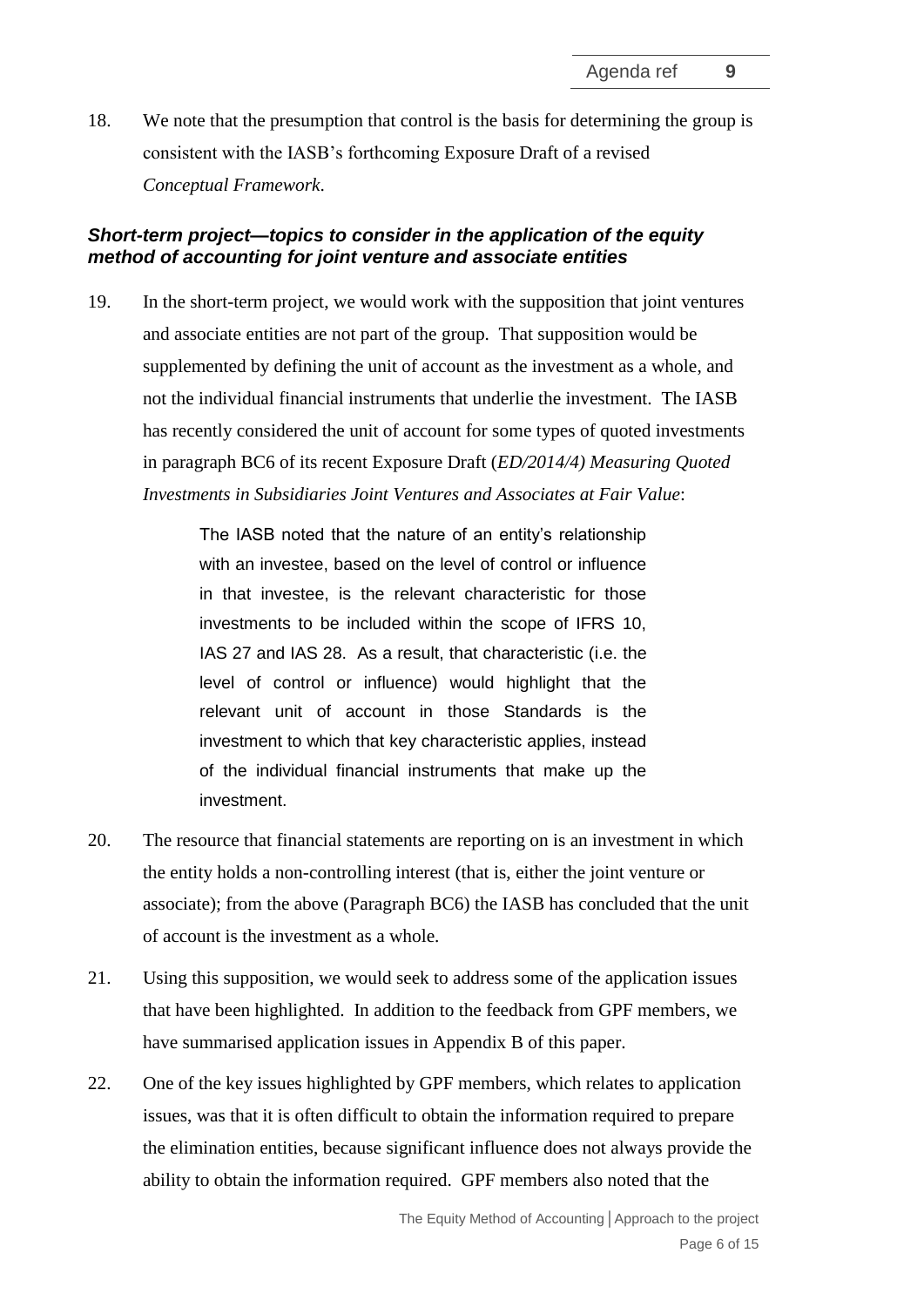profits or losses are negotiated on an arm's-length basis; members explained that without control of the investment, transaction prices had to be determined through negotiation with the joint venture partner or other investors of the associate entity.

- 23. If joint ventures and associates are not controlled and are not part of the group, it calls into doubt whether it is appropriate for the equity method of accounting to require the elimination of transactions between an investor and its joint venture and associate entities—on the basis that these investments are not part of the group. The short-term project could review the following topics:
	- (a) the need for eliminations—including 'upstream' and 'downstream' transactions;
	- (b) the requirement for consistent accounting policies;
	- (c) impairment of associate and joint venture entities; and
	- (d) reciprocal transactions.
- 24. In addressing the application issues, the objective would be to simplify the requirements current required by IAS 28.

#### *Longer-term project—financial reporting of non-controlling investments (including associate and joint venture entities)*

25. Following the short-term simplification project, a longer-term project could then seek to address the wide-ranging issues that relate to the financial reporting of non-controlling investments (including associate and joint venture entities). This project would seek to address (a) the appropriate basis for measurement, which will establish the relevance or otherwise of the equity method; and (b) if the equity method survives, whether we even need the notion of significant influence for measurement purposes or whether the equity method applies to all non-controlling interests.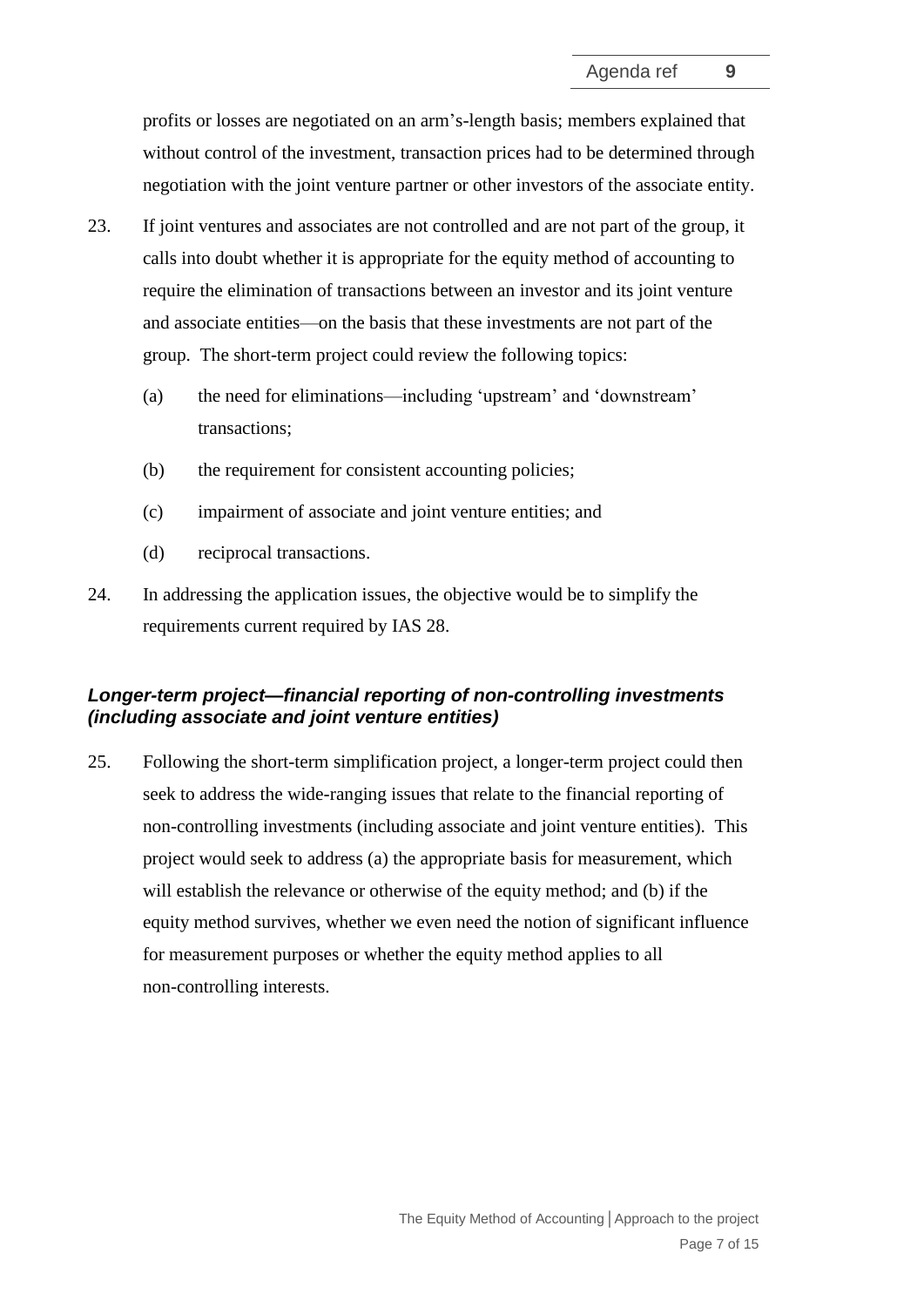26. Topics for a longer-term project could include:

#### *Topics for a longer-term project*

#### *Identification of the financial reporting problem*

27. Investors' information needs regarding interests in non-controlling investments (including joint venture and associate entities).

#### *Objective of the equity method of accounting*

28. What information does the equity method of accounting provide?

#### *Scope of the equity method of accounting*

- (a) application of the equity method of accounting for non-controlling interests;
- (b) definition of an associated entity;
- (c) meaning of significant influence

#### *Measurement options for joint ventures and associates investments*

- (a) fair value;
- (b) cost; or
- (c) equity method

## *Reporting financial performance for joint ventures and associates investments*

- (a) reporting changes in fair value; and
- (b) performance reporting when applying the equity method—reporting of earnings and tax.
- 29. It is also foreseeable that the timing of a longer-term project could be linked to the Post-implementation Reviews of IFRS 10, IFRS 11 *Joint Arrangements* and IFRS 12 *Disclosure of Interest in Other Entities*. The findings in relation to the disclosure set out in IFRS 12 will be particularly relevant.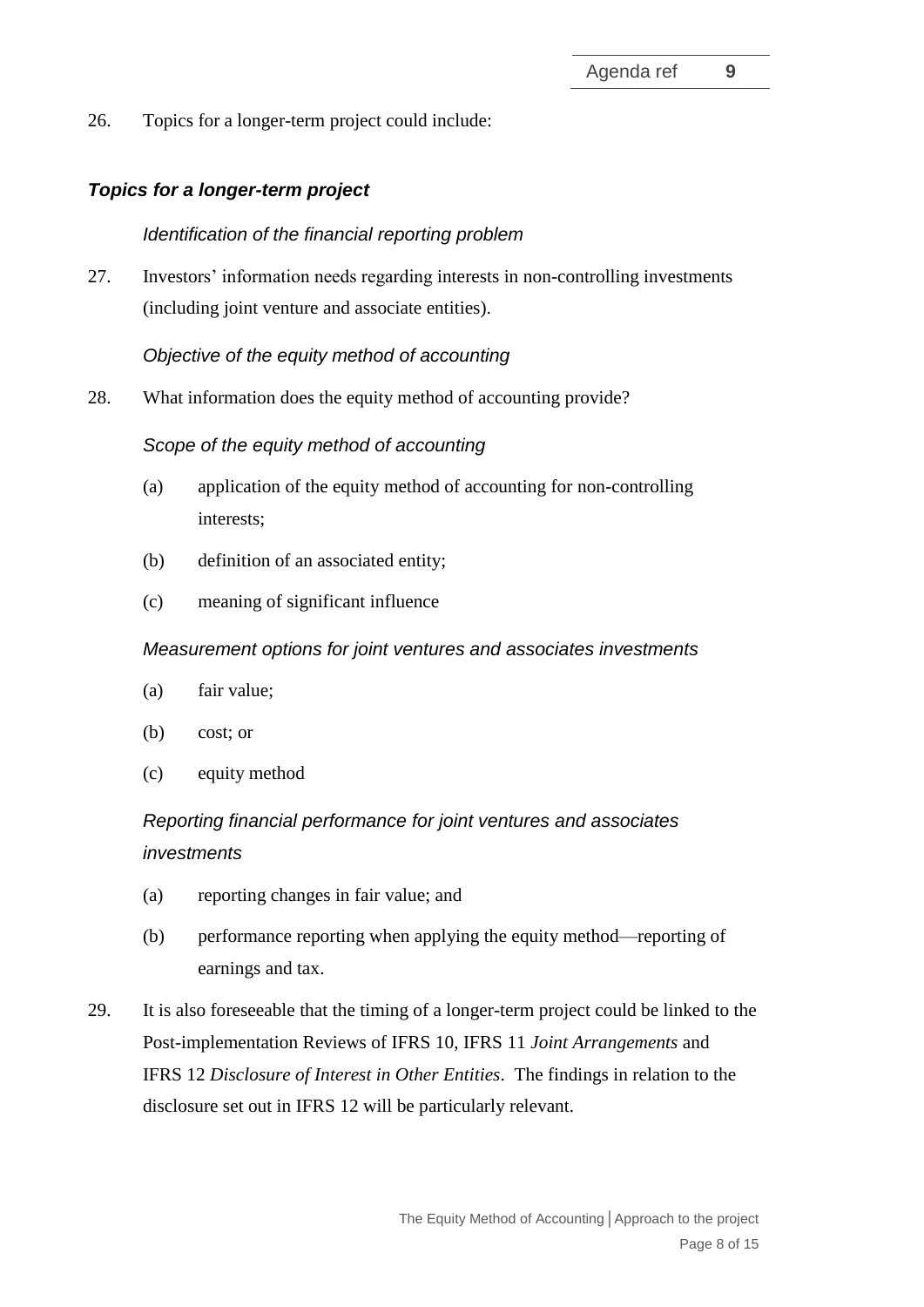#### **Question 1 for ASAF members**

We are seeking the views on ASAF members on whether the Equity Method of Accounting research project should be separated into:

- (a) a short-term project that has the objective of addressing application issues by simplifying the current requirements in IAS 28 for investments joint venture and associate entities;
- (b) following this, a longer-term project that has the objective of reconsidering more fundamentally the financial reporting of investments in entities that do not give the investor control of the entity (including interests in joint ventures and associate entities).

#### **The equity method in separate financial statements**

- 30. In relation to separate financial statements, we think that the KASB research report provides some very useful insights on the equity method of accounting in separate financial statements; in particular Chapter 4 on the experiences of the equity method under Korean GAAP.
- 31. In its report the KASB notes that:

In 1998 K-GAAP was amended to establish the equity method as one of the accounting treatments for "investment security". The purpose of the amendment was to bring the effect of consolidation into the stand-alone financial statements. As a result, in addition to the existing requirement, the equity method was required (1) for both associates and subsidiaries and (2) in the stand-alone financial statements.

- 32. The research report notes that diverse issues arose in practice that could not be resolved by its previous principles applied to the equity method when applied in consolidated financial statements.
- 33. In 2004 *The Statement of Korean Accounting Standards of Equity Method* was issued. This introduced an equity method exclusively for subsidiaries, which was different from the equity method for associates. The equity method account for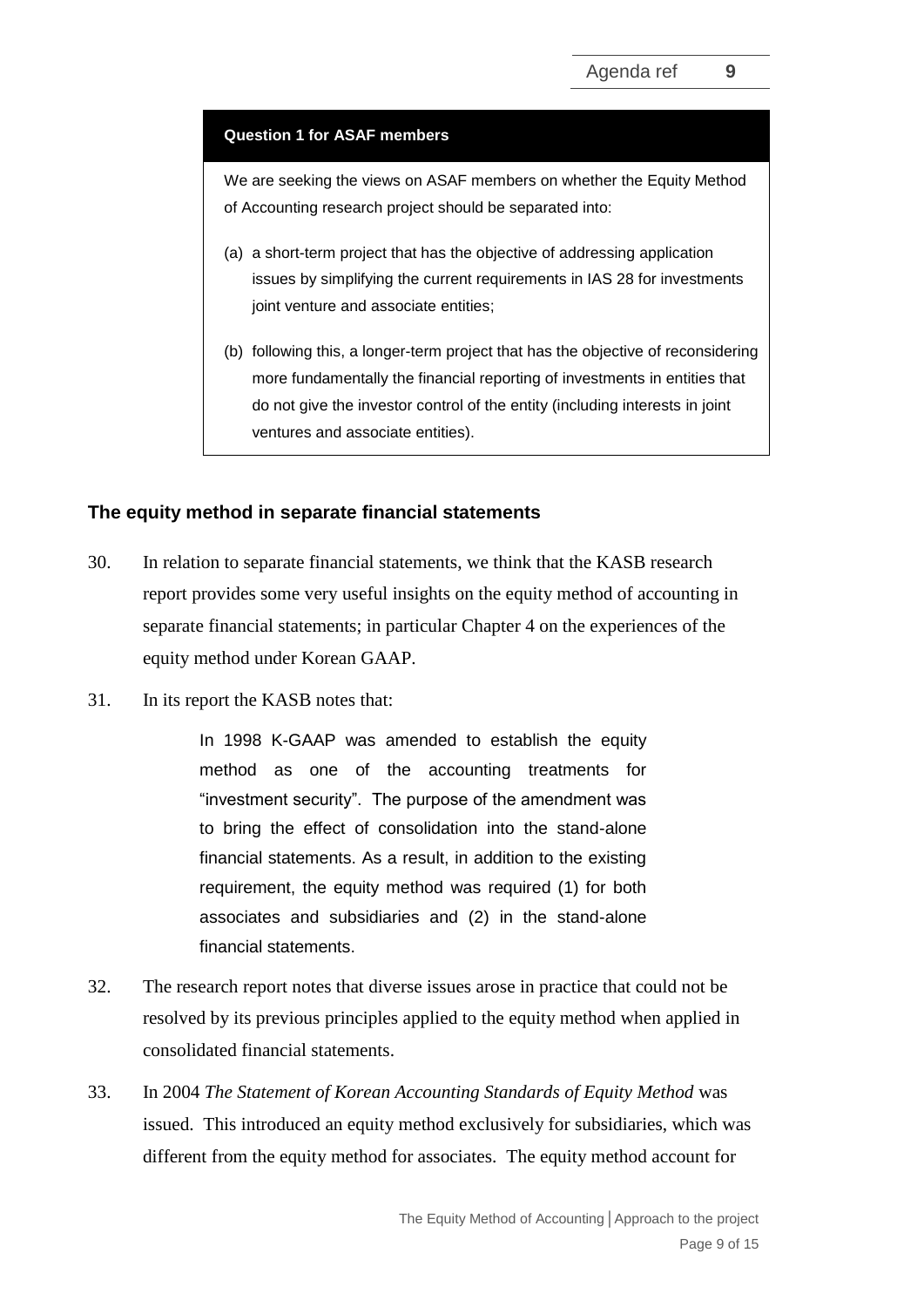subsidiaries in Korean GAAP aligns net profit or loss and net assets in the consolidated financial statements, with the exception of when the losses of investees exceed their carrying value.

- 34. The KASB has introduced distinct rules to make the effect of the equity method for subsidiaries the same as when it is applied to consolidation. As a consequence, there is a difference between the equity method for subsidiaries and the equity method for joint venture and associates entities. Paragraph 189 of the research report sets out the following differences:
	- (a) Elimination of unrealised profits/losses in downstream transactions. The unrealised profit or loss that occurs through downstream transactions between investors and subsidiaries is fully eliminated, while it is eliminated at the proportion of the investor's interest in the equity method for associates.
	- (b) Acquisition and disposal of subsidiary's shares, if that does not affect the status between the investor and the subsidiary.
	- (c) Changes in a subsidiary's equity due to the issuance of new shares and other equity transactions without a change of control.
	- (d) Investor's recognition of the impairment of the account balances incurred from the transactions between the investor and subsidiaries.
	- (e) The accounting for obtaining control through the additional acquisition of shares.
- 35. In current IFRS for separate financial statements, we think that application of the equity method of accounting for investments in subsidiaries is used as pseudo-consolidation (or one-line consolidation). The KASB research report also implies that in separate financial statements, the equity method of accounting has a pseudo-consolidation role for subsidiaries.

#### **Question 2 for ASAF members:**

As a consequence of the analysis above, we are seeking ASAF members' views on whether the Equity Method of Accounting research project should consider separately the equity method of accounting in separate financial statements for subsidiary entities.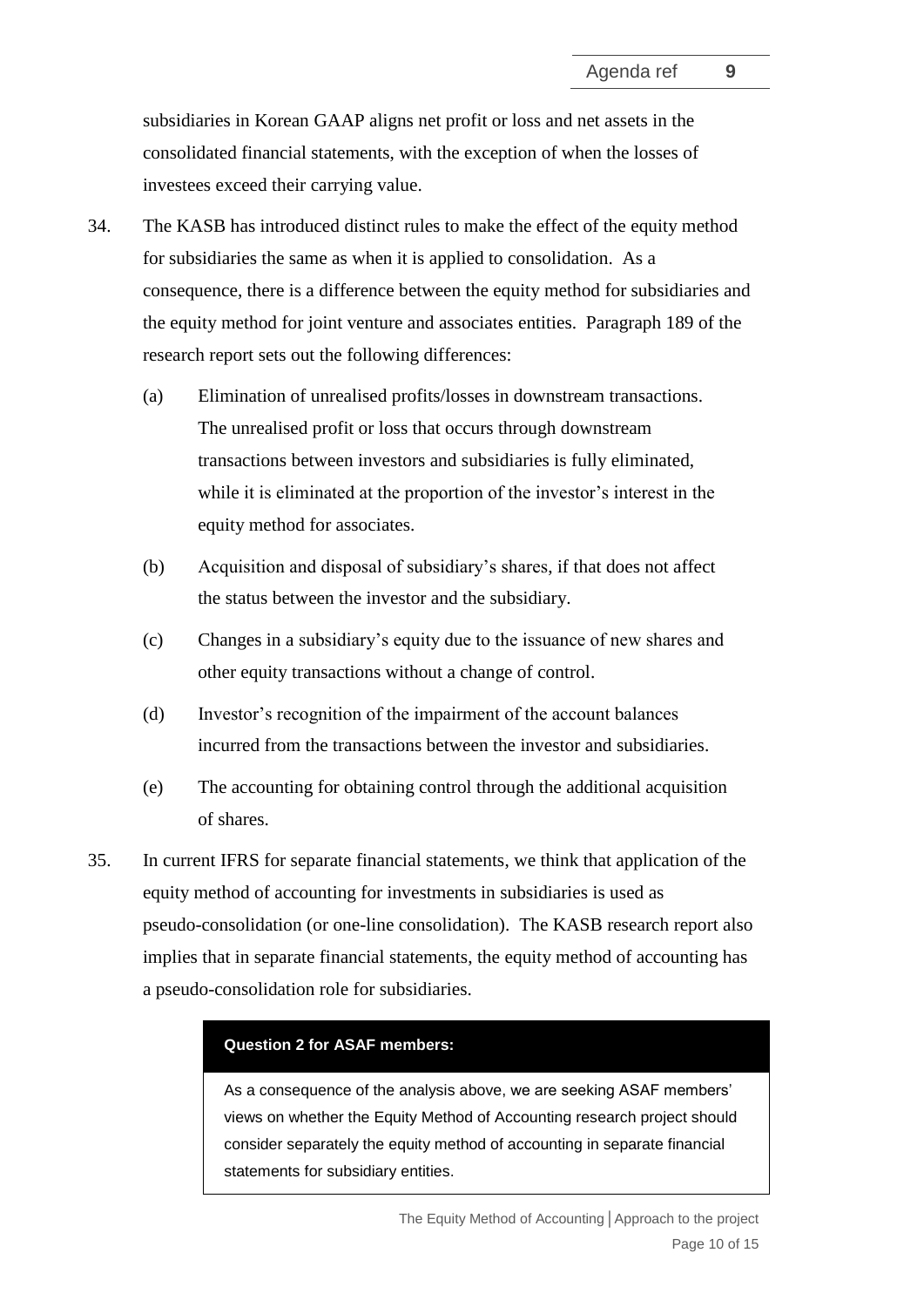### **Appendix A**

# **Summary of Korea Accounting Standards Board research report— The Equity Method**

#### **Introduction**

- A1. In September 2014 the Korea Accounting Standards Board (KASB) published a research report on The Equity Method; this Appendix provides a high level summary of that report.
- A2. The research report was also discussed at the Accounting Standards Advisory Forum in December 2014.

#### **Overview of the KASB research paper**

A3. The objective of the KASB research report was to present issues that the IASB should consider in amending IAS *28 Investments in Associates and Joint Ventures*, as well as presenting possible tentative ways to resolve ongoing issues regarding the equity method of accounting.

#### **Chapter 1**

A4. The research report explores the confusion that exists regarding the concept of the equity method. It discusses the two viewpoints regarding the concept of the equity method; that is, whether the equity method is a consolidation technique or a measurement basis for an investment.

#### **Chapter 2**

- A5. The first part of this chapter discusses the historical use of the equity method. It concludes that application of the equity method to subsidiaries clearly shows that consolidation is part of the concept of the equity method. However, the application of the equity method to non-subsidiaries in the consolidated financial statements, and the application of the equity method to both subsidiaries and non-subsidiaries in the separate financial statements, make it unclear whether the concept of the equity method is a consolidation or a measurement basis.
- A6. The second part compares and contrasts the equity method of accounting as applied in German GAAP, US GAAP and Korean GAAP. The comparison of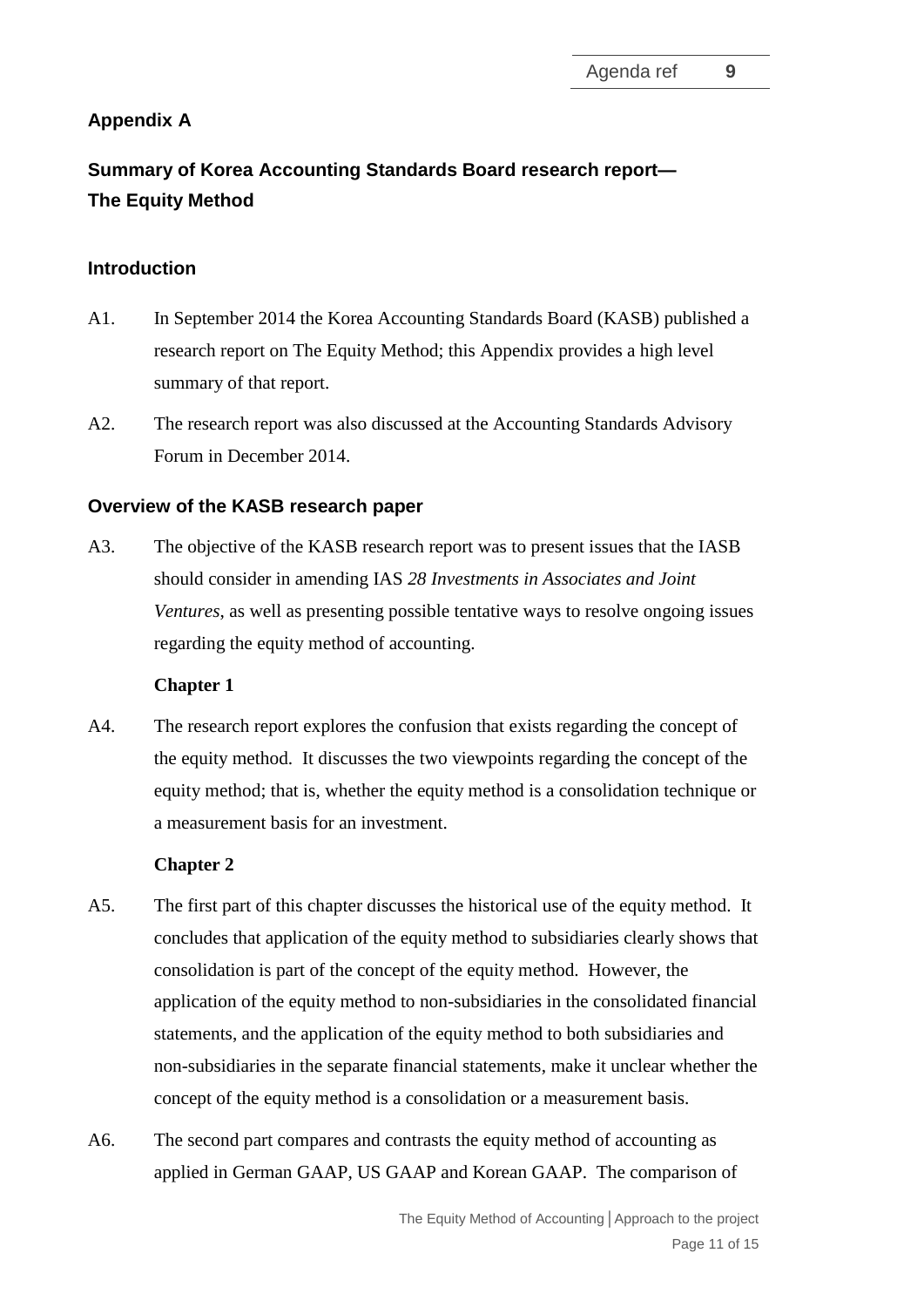the equity method as applied under three different national GAAPs demonstrates that there is no 'single equity method'. It notes in Germany and Korea the equity method is a substitute for consolidation, whereas in US GAAP the equity method is focused on measurement.

#### **Chapter 3**

A7. This chapter considers a new dimension, 'scope of equity-accounted group', to define the underlying concepts of the equity method. The scope of the equity-accounted group is determined by the extent of inclusion of the associates in the investor's equity-accounted group. The paper explores the scope of the equity-accounted group by including the associate as a whole, the associate as part of the group, or not part of the group. Under all three alternatives, the associate is presented in one line in the investor's financial statements as an equity-accounted investment. However, depending on the differences in the scope of the equity-accounted group, the accounting treatments and the results differ.

#### **Chapter 4**

A8. This chapter explains how, before the adoption of IFRS, companies in Korea had used stand-alone financial statements as the primary financial statements, and the equity method had been applied to account for associates and subsidiaries in the stand-alone financial statements. It is explained that Korean GAAP has an equity method of accounting for subsidiaries and a different equity method of accounting for associates. The Korean equity method for subsidiaries aligns net profit or loss and net assets of the subsidiary in the parent's stand-alone financial statements with the parent's share of the net profit or loss and net assets in the consolidated financial statements.

#### **Chapter 5**

A9. This chapter provides empirical evidence of the relative usefulness of the equity method and the cost method, using listed companies on the Korean stock market. The KASB conclude that when the parent company has associates, equity method financial statements provide more value information than cost method financial statements.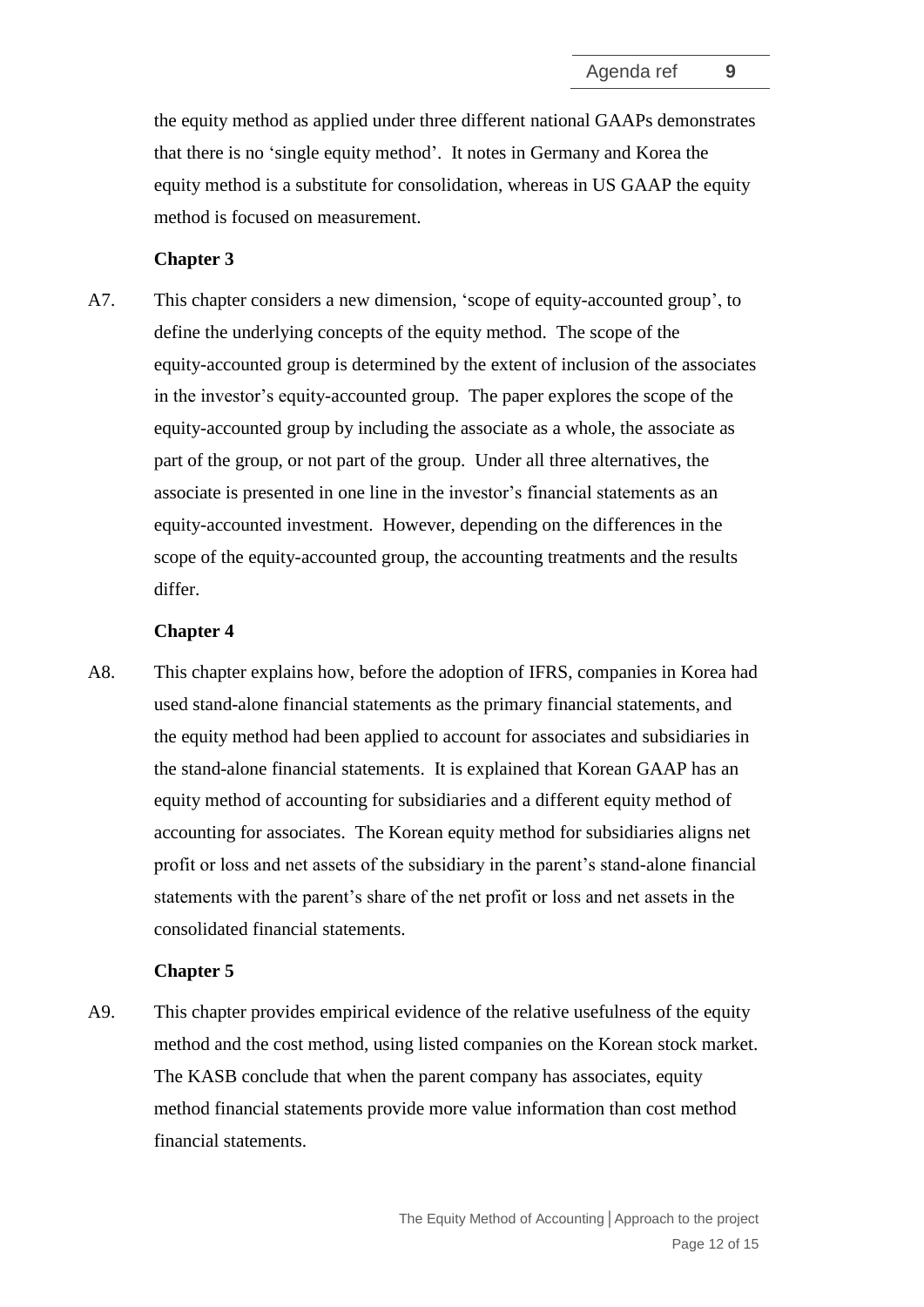Agenda ref **9**

# **Appendix B—Application issues related to the equity method of accounting**

| <b>Application issue</b>                                                                                                                                                                        | <b>Description</b>                                                                                                                                                                                                                                                                                                                                                                                                                                                                                                                                                                         |  |
|-------------------------------------------------------------------------------------------------------------------------------------------------------------------------------------------------|--------------------------------------------------------------------------------------------------------------------------------------------------------------------------------------------------------------------------------------------------------------------------------------------------------------------------------------------------------------------------------------------------------------------------------------------------------------------------------------------------------------------------------------------------------------------------------------------|--|
| <b>Acquisition of an Interest in</b><br>a Joint Operation<br>Amendment issued<br>May 2014.                                                                                                      | The IASB amended IFRS 11 Joint Arrangements to clarify that<br>acquirers of an interest in a joint operation that constitutes a<br>business shall apply the relevant principles on business<br>combination accounting in IFRS 3 Business Combinations and<br>other Standards, and disclose the relevant information specified in<br>these Standards for business combinations.                                                                                                                                                                                                             |  |
| <b>Separate financial</b><br>statements: use of the<br>equity method<br>Amendment issued                                                                                                        | This narrow-scope project restored the option to use the equity<br>method of accounting in a parent entity's separate financial<br>statements for its subsidiaries.                                                                                                                                                                                                                                                                                                                                                                                                                        |  |
| August 2014.                                                                                                                                                                                    |                                                                                                                                                                                                                                                                                                                                                                                                                                                                                                                                                                                            |  |
| <b>IFRS 10 and IAS 28 (2011):</b><br><b>Sale or Contribution of</b><br><b>Assets between an Investor</b><br>and its Associate or Joint<br><b>Venture</b><br>Amendment issued<br>September 2014. | The amendments address an acknowledged inconsistency between<br>the requirements in IFRS 10 and those in IAS 28 (2011), in<br>dealing with the sale or contribution of assets between an investor<br>and its associate or joint venture.<br>The main consequence of the amendments is that a full gain or loss<br>is recognised when a transaction involves a business (whether it is<br>housed in a subsidiary or not). A partial gain or loss is recognised<br>when a transaction involves assets that do not constitute a<br>business, even if these assets are housed in a subsidiary. |  |
| <b>Application of the equity</b>                                                                                                                                                                | The amendments clarify:                                                                                                                                                                                                                                                                                                                                                                                                                                                                                                                                                                    |  |
| method by a<br>non-investment-entity<br>investor to an investment                                                                                                                               | (a) which subsidiaries of an investment entity are consolidated<br>in accordance with paragraph 32 of IFRS 10.                                                                                                                                                                                                                                                                                                                                                                                                                                                                             |  |
| entity investee<br>Amendment issued<br>December 2014.                                                                                                                                           | (b) the exemption to present consolidated financial statements,<br>set out in paragraph 4 of IFRS 10, is available to a parent<br>entity that is a subsidiary of an investment entity.                                                                                                                                                                                                                                                                                                                                                                                                     |  |
|                                                                                                                                                                                                 | how an entity that is not an investment entity should apply the<br>(c)<br>equity method of accounting for its investment in an associate<br>or joint venture that is an investment entity.                                                                                                                                                                                                                                                                                                                                                                                                 |  |
| <b>Transactions between an</b><br><b>Entity and its Associate or</b>                                                                                                                            | The objective of this project is to clarify:                                                                                                                                                                                                                                                                                                                                                                                                                                                                                                                                               |  |
| <b>Joint Venture (Proposed</b><br>amendments to IFRS 10<br>and IAS 28)                                                                                                                          | the accounting for a 'downstream' transaction between an<br>(a)<br>entity and its associate or joint venture when the gain from<br>the transaction exceeds the carrying amount of the entity's<br>interest in the associate or the joint venture;                                                                                                                                                                                                                                                                                                                                          |  |
| Exposure Draft due to be<br>issued Q2 of 2015.                                                                                                                                                  | how an entity accounts for a contribution to its associate or<br>(b)<br>joint venture when the entity receives assets in addition to<br>receiving an equity interest; and                                                                                                                                                                                                                                                                                                                                                                                                                  |  |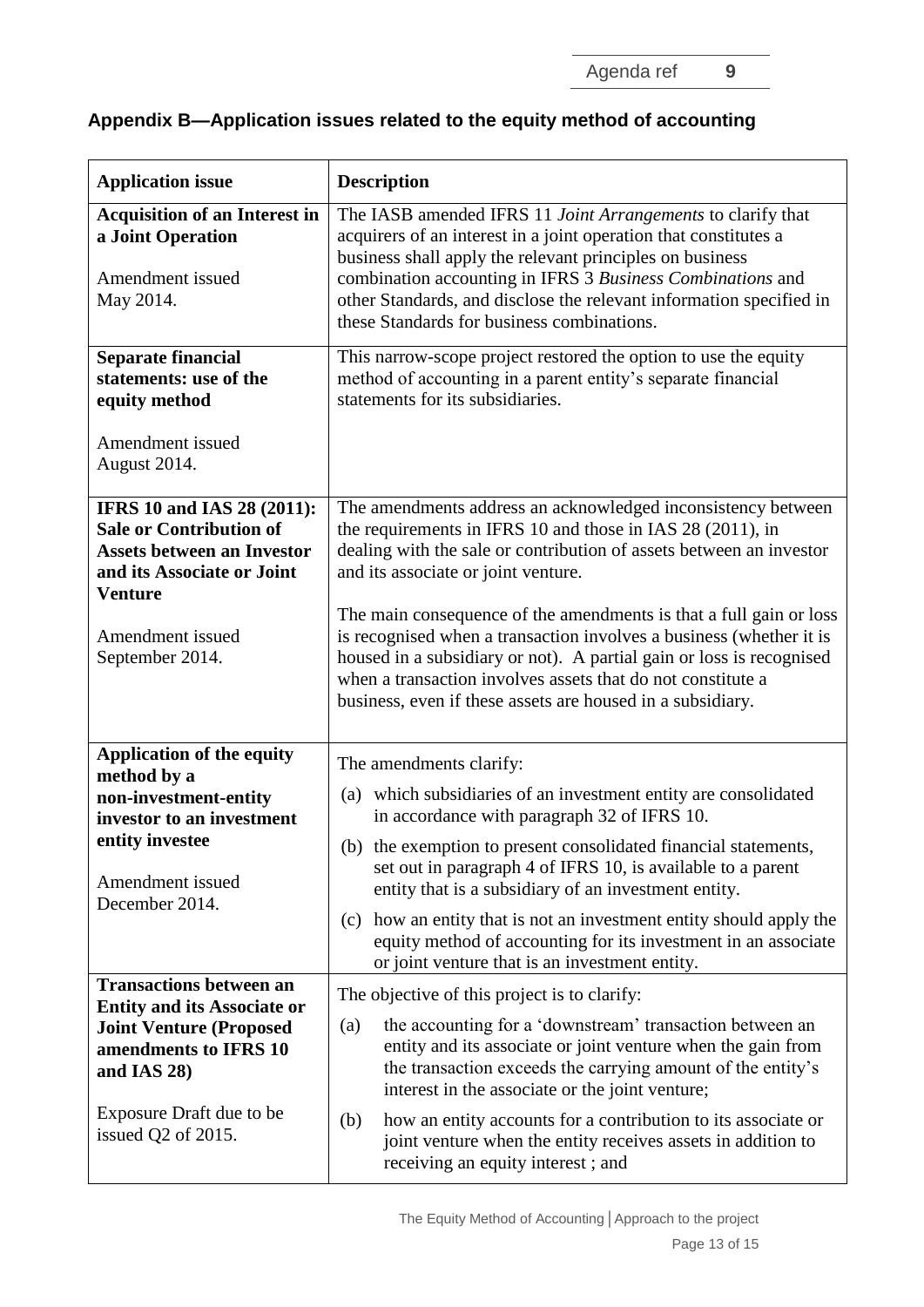| <b>Application issue</b>                                                                                                                            | <b>Description</b>                                                                                                                                                                                                                                                                                                                                                                                                                                                                                                                   |
|-----------------------------------------------------------------------------------------------------------------------------------------------------|--------------------------------------------------------------------------------------------------------------------------------------------------------------------------------------------------------------------------------------------------------------------------------------------------------------------------------------------------------------------------------------------------------------------------------------------------------------------------------------------------------------------------------------|
|                                                                                                                                                     | whether the cost of an associate or a joint venture should be<br>(c)<br>before or after eliminated gains for the purposes of<br>calculating any difference between cost and the investor's<br>share of net assets on acquisition'.                                                                                                                                                                                                                                                                                                   |
| <b>Equity Method: Share of</b><br><b>Other Net Assets Changes</b>                                                                                   | The objective of the proposed amendments was to provide<br>additional guidance to IAS 28 on the application of the equity<br>method, a method of accounting whereby the investment is<br>initially recognised at cost and subsequently adjusted to reflect the<br>change in the investor's share of the investee's net assets.<br>The ED did not proceed to a Standard.                                                                                                                                                              |
| <b>Associates and common</b><br>control                                                                                                             | The issue considered is whether it is appropriate to apply the scope<br>exemption for business combinations under common control, by<br>analogy to the acquisition of an interest in an associate or a joint<br>venture under common control.                                                                                                                                                                                                                                                                                        |
| IAS 28: Assessment of<br>significant influence: Fund<br>manager acting as agent<br>and holding own<br>investment in the fund<br>IFRIC issue on hold | The Interpretations Committee received a request to clarify what<br>factors may indicate that a fund manager has significant influence<br>over a fund that it manages and has a direct holding in. The<br>submitter described a particular situation in which an assessment<br>of control under IFRS 10 resulted in the conclusion that the fund<br>manager does not control the fund that it manages and in which it<br>has a direct holding, because it is acting as an agent in accordance<br>with paragraphs B58–B72 of IFRS 10. |
| <b>IAS 28: When associates</b><br>issue preference shares<br>(KASB research report)                                                                 | The current simple requirements with regard to preference shares,<br>which have a variety of entitlements to net profit distribution, has<br>led in practice to diverse accounting treatments.                                                                                                                                                                                                                                                                                                                                       |
| IAS 28: Impairment of<br>associates and reversal of<br>impairment<br>(KASB research report)                                                         | IAS 28 requires an investor to follow IAS 39<br>Financial Instruments: Recognition and Measurement in<br>identifying indicators of impairment. Whenever application of the<br>requirements of IAS 39 indicate that the interest in as associate or<br>a joint venture may be impaired, the entire carrying amount of the<br>investment is tested as a single asset under IAS 36 Impairment of<br>Assets.                                                                                                                             |
| IAS 28: Allocation of<br>impairment loss<br>(KASB research report)                                                                                  | Under IAS 28, the investor's share of the associate's other<br>comprehensive income is not reversed when it recognises the<br>impairment loss of the associate. Then, even if the investor<br>recognises the impairment loss up to the total book value of the<br>associate, its share of accumulated other comprehensive income is<br>still presented in the investor's statement of financial position.                                                                                                                            |